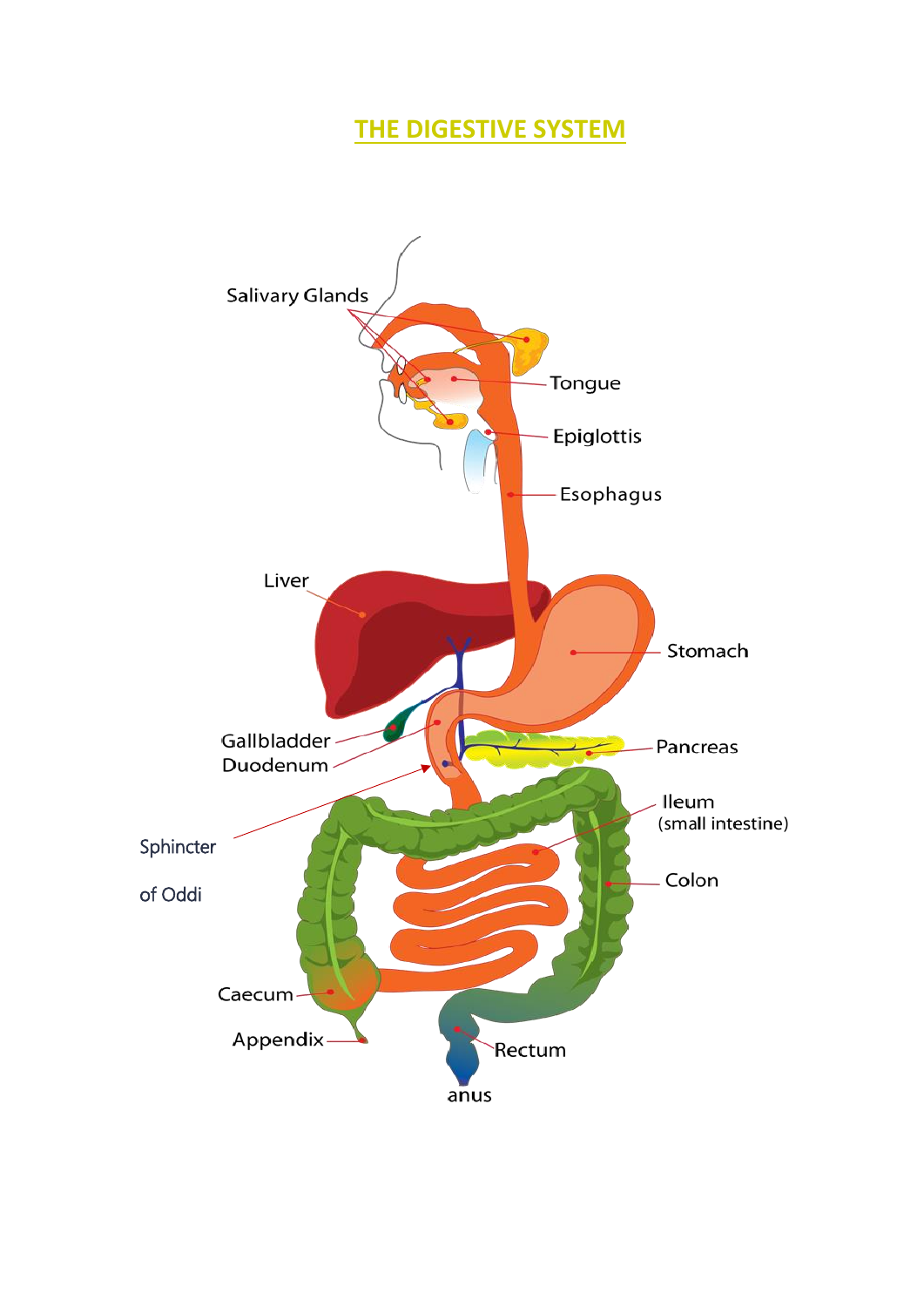# **THIS LEAFLET IS ABOUT BILIARY SPHINCTER DISORDERS (FORMERLY SPHINCTER OF ODDI DYSFUNCTION)**

### **OVERVIEW**

When we eat, our bodies carry out many different processes which help us digest and absorb all the nutrients we need. One stage of the digestion process is the production of bile, a substance produced by the liver, which plays a large role in the digestion of fats. It is transported from the liver to the gallbladder, where it's stored, ready for when we next eat.

Chemical signals called hormones tell the gallbladder when to work, it then starts to contract and squeeze the stored bile into the common bile duct. The common bile duct is around 7cm long and at its distal end (the bottom) it meets with the main pancreatic duct - which transports the vital digestive enzymes lipase, amylase and protease, produced by the pancreas. When these two main ducts join, a tiny duct forms called the Ampulla of Vater.

The juice made up of the bile and pancreatic enzymes continue through the ampulla of Vater and out into the first section of the small intestine called the duodenum. Here it begins mixing with the partially digested food from the stomach, and digestion continues. This process relies on a small ring of muscle wrapped around the end of the ampulla of Vater duct to work efficiently, controlling the flow of juices into the duodenum by relaxing and contracting at the right time. This small muscular valve is commonly known as the Sphincter of Oddi.



If the sphincter of Oddi doesn't relax appropriately, the duct can stay tightly closed or spasm, which stops the flow of the juices into the duodenum. These juices can then back-up, causing the pressure inside the ducts to increase. When this happens, symptoms can develop, including severe attacks of abdominal pain and nausea.

Biliary Sphincter Disorders occur almost exclusively in people who have had their gallbladders removed (an operation called a cholecystectomy). Around 70,000 people undergo this operation every year in the UK and it is estimated that up to 5-10% will suffer long-term symptoms. Although considerably less common, people who still have their gallbladders can also suffer from Biliary Sphincter Disorders.

There have been many terms used to describe problems – or suspected problems - of the sphincter of Oddi, including post-cholecystectomy syndrome and more recently Sphincter of Oddi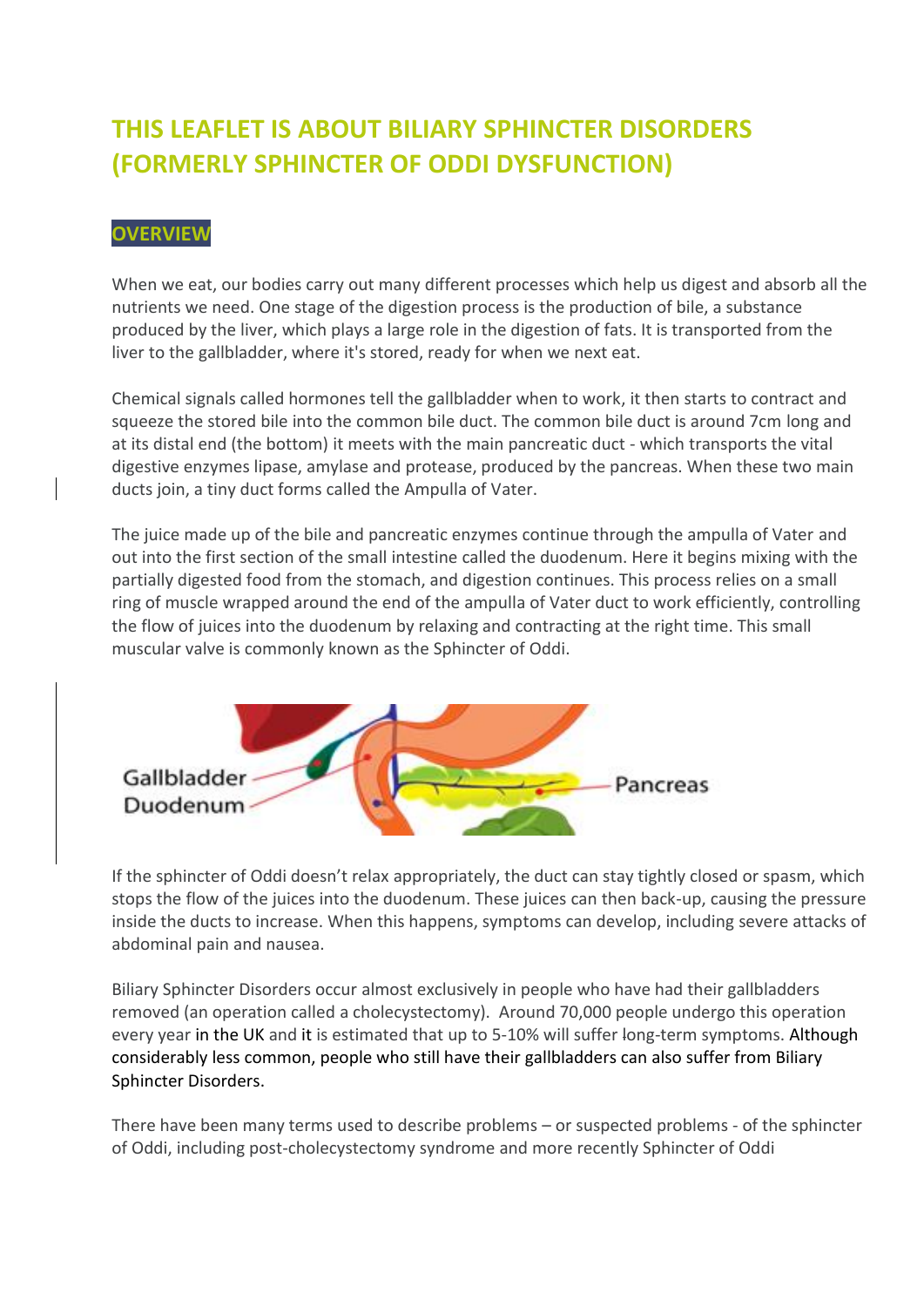Dysfunction (SOD). Depending on the symptoms and various test results, SOD consisted of three sub-groups, Types I, II, and III.

After many years of studies, including trialling different treatment options for all types of SOD, it has become apparent that the management and treatments used is not a 'one size fits all', despite people suffering from the same, sometimes extremely debilitating, symptoms.

Therefore, a new classification system for Biliary Sphincter Disorders has been developed. It's hoped that the new system will help reduce any confusion and frustration, and most importantly, make sure people are getting the appropriate medical care and support they need.

The new classifications are as follows:

**Biliary Sphincter Stenosis/Obstruction:** Certain abnormalities are detected when the sphincter doesn't function correctly due to stenosis (narrowing) or obstruction. These include blood test results showing raised liver or pancreatic enzymes and scan images showing dilation (widening) of the common bile duct or main pancreatic duct. It can lead to attacks of pain or recurrent acute pancreatitis.

**Functional Biliary Sphincter Disorder:** Although some abnormalities are evident – either dilation of a duct or raised liver or pancreatic enzymes – they may not necessarily warrant invasive intervention. Studies have repeatedly shown that the risks of invasive procedures for some people with Functional Biliary Sphincter Disorder outweigh the benefits, and can result in long-term problems.

**Functional Biliary Sphincter Pain:** where the liver enzyme tests are normal, and tests do not show any bile duct abnormality to explain the symptoms of biliary pain.

### **CAUSES**

#### **WHAT ARE THE CAUSES OF BILIARY SPHINCTER DISORDERS?**

**Biliary Sphincter Stenosis/Obstruction** – formerly known as SOD Type I – occurs when the sphincter loses the ability to relax and open the duct properly. One of the most common causes is when a gallstone(s) becomes trapped in the common bile duct after being ejected from the gallbladder, which can lead to permanent scarring (fibrosis) and damage to the sphincter and duct. Other causes of biliary sphincter stenosis include gallbladder disease, gallbladder surgery and procedures such as cholecystectomy and ERCP, pancreatitis, and cholangitis (inflammation of the bile duct).

The causes of **Functional Biliary Sphincter Disorder** and **Functional Biliary Sphincter Pain** previously SOD Type II and Type III, respectively - are not always clear, even when an abnormality is evident in functional biliary disorder. One theory as to why post-cholecystectomy patients are more commonly affected, is that nerves are damaged during the surgery, and this damage affects how the sphincter functions. When no mechanical abnormalities are apparent as to why the sphincter doesn't work correctly, it's known a functional disorder.

### **Functional Biliary Sphincter Pain and the Central Nervous System (CNS)**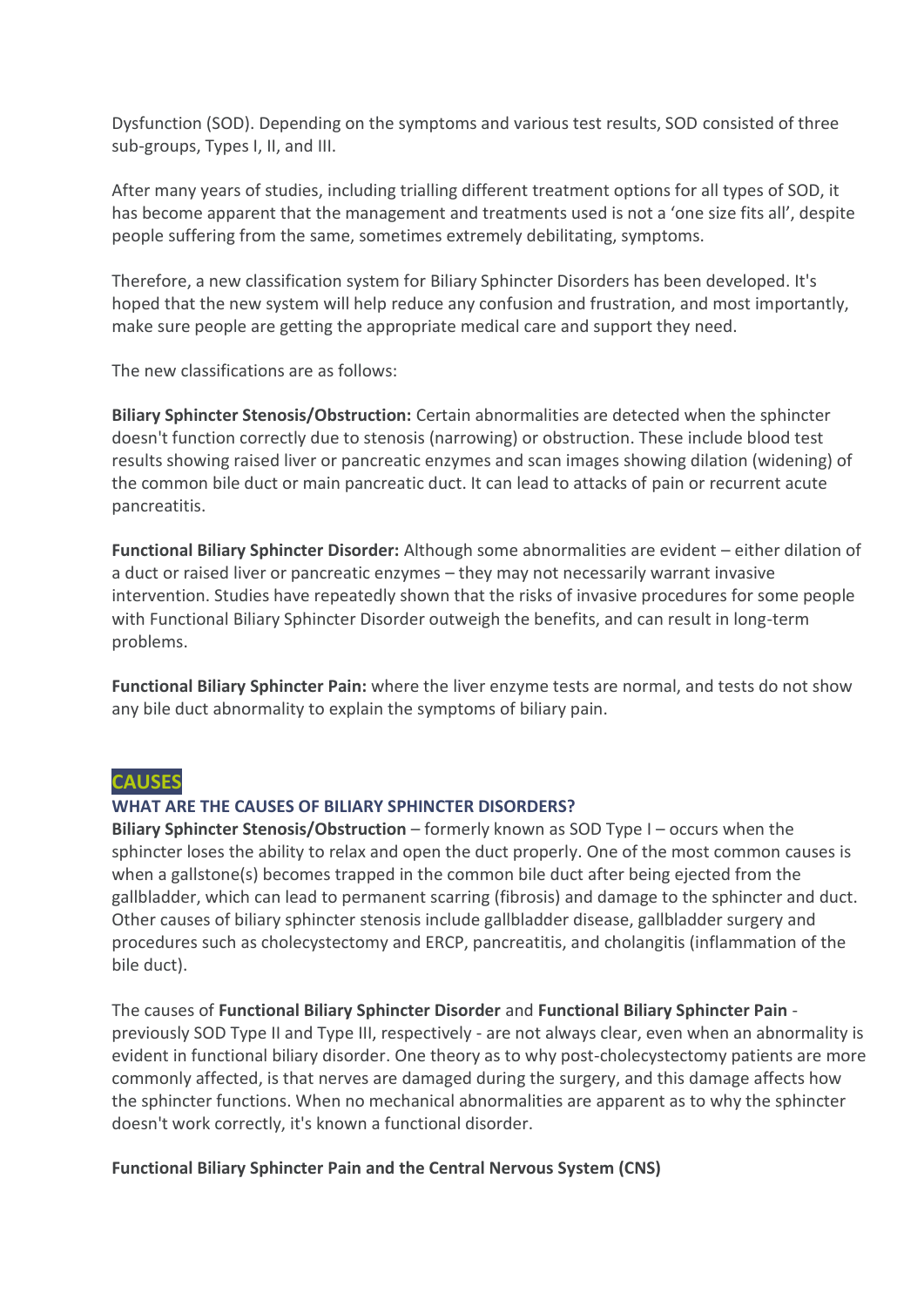There are many unknowns when it comes to the science of pain, however, we know that just a very slight flaw in the complex communication system between the brain and the gut, including the sphincter of Oddi, can affect how we perceive pain. An example of this is central sensitisation. This is a condition where there is an increased responsiveness in the brain to normal or near normal inputs from the peripheral nervous system. Pain receptors (nociceptors) detect when something is happening to the body that needs our attention, for example, an inflamed internal organ or a broken leg, then sends signals to the brain to warn us. The pain receptors and signals correspond to the type and severity of the damaged tissue. Sometimes these receptors become hypersensitive and more reactive, and the pain we experience is amplified and more severe (known as hyperalgesia).

We often hear how demoralising and frustrating it can feel when there are no obvious causes as to why someone is experiencing such pain, and start thinking that it must be 'All in their head'! The human body is a very complex machine, and even with the absence of abnormal scans and blood test results, it doesn't mean the pain is any less real for the sufferer.

Once again, this is why it's imperative that people receive the correct care and support for their individual needs.

### **Medications**

Certain medicines can exacerbate sphincter pain in some people, and common drugs known to cause the sphincter to spasm – and consequently cause pain – are morphine-based opioid drugs. If you're prescribed any medication which you believe may be causing more pain and symptoms, you must seek medical advice. Speak with your GP or specialist consultant before stopping any medication, as this can cause unwanted side effects.

#### **SYMPTOMS**

### **WHAT ARE THE SYMPTOMS OF BILIARY SPHINCTER DISORDERS?**

The most common symptom for all three types is abdominal pain in the upper right section of the abdomen after eating, with a particular link to fatty foods. The pain occurs just underneath the right side of the rib cage, lasts at least 30 minutes, is not improved by bowel movements or changes in posture and can be severe enough to affect daily activities. Occasionally the pain may radiate around to the back and be severe enough to wake people with biliary sphincter disorder up at night. It is rarely a daily or constant pain. The symptoms may come and go and vary in severity. They can also mimic other, more serious, conditions, such as pancreatitis (inflammation of the pancreas), cholecystitis (inflammation of the gallbladder), cholangitis (inflammation of the bile duct), plus other functional gastrointestinal conditions like irritable bowel syndrome (IBS), and centrally mediated abdominal pain syndrome (CAPS).

The pain lasts anywhere between 30 minutes to several hours and can be so severe that it wakes people from their sleep during the night. Consequently, this can have a massive impact on a person's everyday activities, and life in general. Although the attacks can be painful and can last some time, it is rarely a constant, chronic pain. Unlike some other gastrointestinal conditions, the pain and symptoms aren't relieved by having a bowel movement.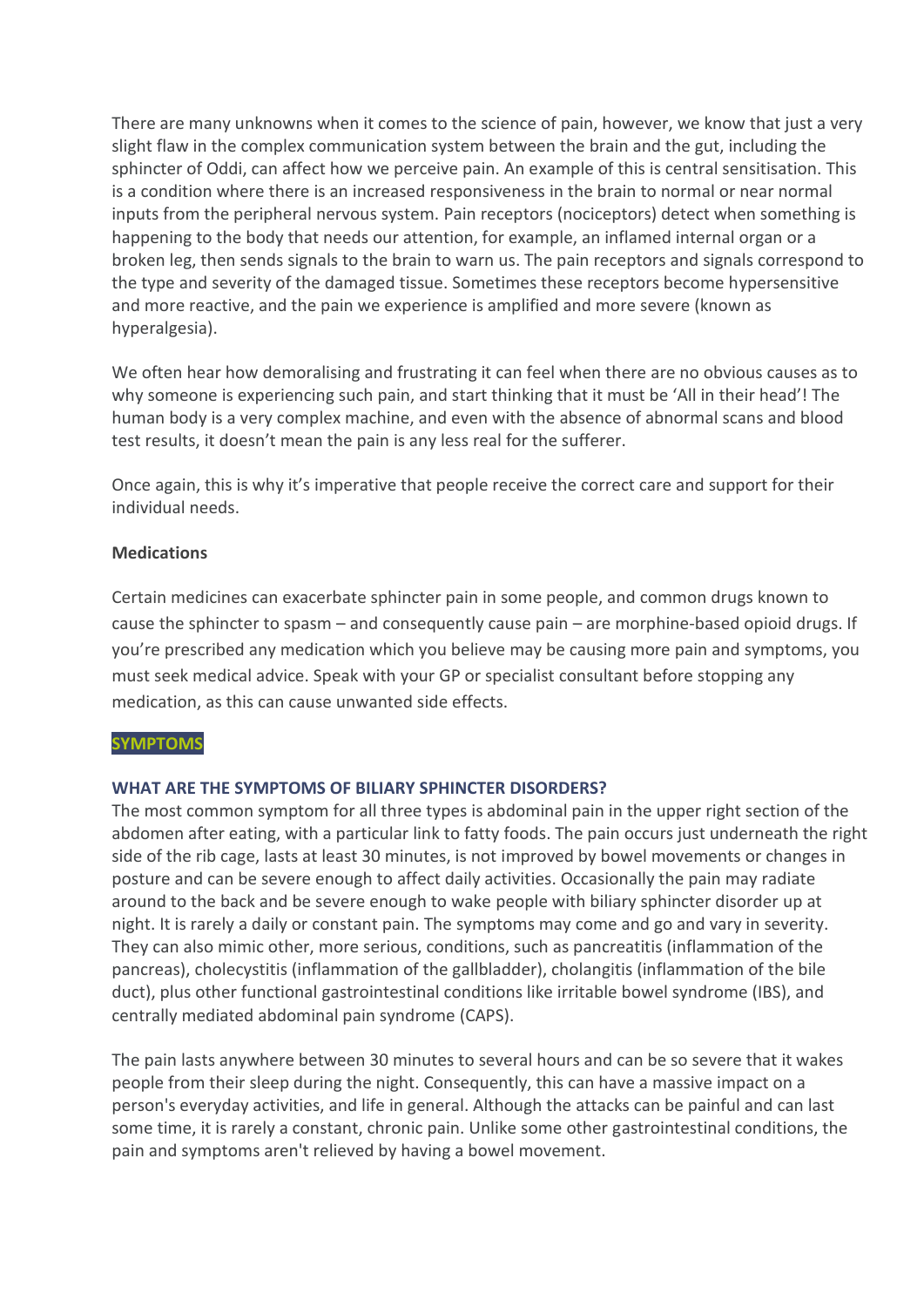Other symptoms include nausea, vomiting, weight loss, and diarrhoea. Diarrhoea could also be due to a condition called bile acid malabsorption (BAM) and is seen in some people who have had their gallbladder removed. See our information here and ask your doctor if you feel this is the case [add link]

### **DIAGNOSIS/TREATMENT**

### **BILIARY SPHINCTER STENOSIS/OBSTRUCTION**

#### **HOW IS BILIARY SPHINCTER STENOSIS/OBSTRUCTION DIAGNOSED?**

There are various diagnostic tests used to determine if a person's symptoms are due to a Biliary Sphincter Disorder. These tests include:

**Blood tests**: to measure the levels of liver and pancreatic enzymes in the blood. The liver enzymes include aspartate aminotransferase (AST), alanine aminotransferase (ALT), and alkaline phosphatase (ALP). The pancreatic enzymes are lipase and amylase (you may see these written as 'serum amylase' and 'serum lipase' which means the levels detected in the blood: serum means blood fluid).

**Imaging techniques:** Together with the blood tests, scans are used to detect any abnormalities of the bile duct, sphincter of Oddi, liver, pancreas, and gallbladder (if still present). The scans commonly used include abdominal ultrasound, CT scan, EUS (endoscopic ultrasound), and MRI. You may also come across the term MRCP (magnetic resonance cholangiopancreatography) which is a specialist name for an MRI scan that takes images specifically of the gallbladder, bile ducts, liver, pancreas and pancreatic ducts.

**Hepatobiliary iminodiacetic acid scan (HIDA)**: also known as cholescintigraphy or hepatobiliary scintigraphy, is a nuclear medicine scan used to follow the flow of bile from the liver - where it's produced - to the small intestine. A radioactive tracer is administered into a vein, then taken up by the liver, and secreted with bile. The bile is then clearly seen on the scan, and any constrictions or blockages of the liver, gallbladder, or biliary tract are detected. HIDA scans are generally used in diagnosing gallbladder disease but are sometimes used to detect biliary abnormalities, despite some limitations.

To diagnose Biliary Sphincter Stenosis/Obstruction, blood test results will show raised levels of liver and/or pancreatic enzymes during or soon after a painful attack. There will also be evidence of a ductal abnormality on scan images, showing dilation of the common bile duct and/or main pancreatic duct. When the sphincter of Oddi is obstructed due to fibrosis, the build-up of pressure and digestive juices in the ducts increase, causing the ducts to widen (dilate). Apart from the ductal dilation and thickening of the sphincter of Oddi, no other biliary or pancreatic abnormalities will normally be present.

#### **HOW IS BILIARY SPHINCTER STENOSIS/OBSTRUCTION TREATED?**

#### **Medications**

Although medication treatments are still quite limited, there are various types that can help with the pain, the motility of the sphincter (how the muscle works), and other symptoms such as nausea and vomiting (see below).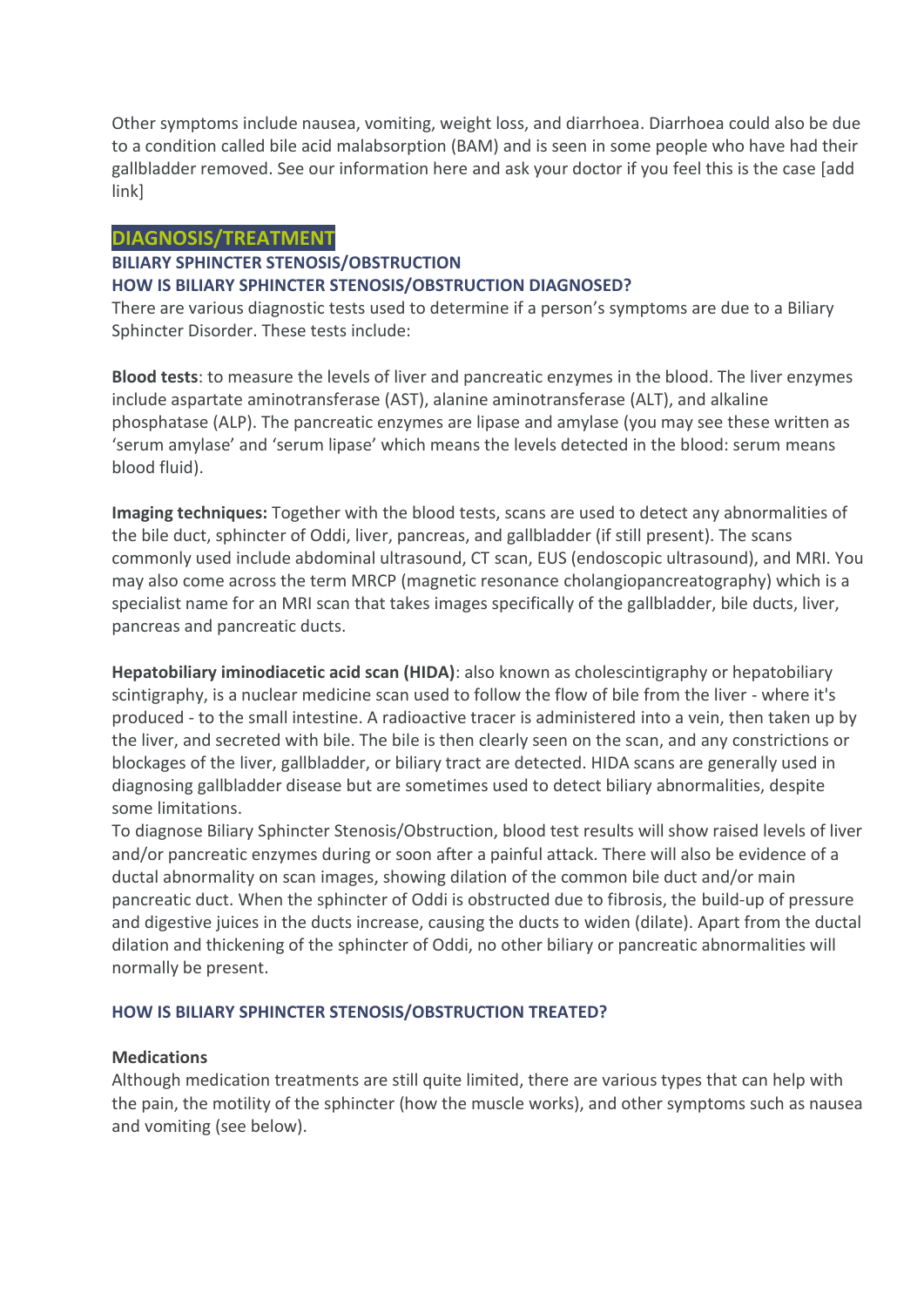**These medicines include:** various types of anti-depressants that are well known to modulate pain perception (inhibit and reduce pain signals) including tricyclic antidepressants e.g. amitriptyline, and serotonin-norepinephrine reuptake inhibitors (SNRIs) e.g. duloxetine; calcium channel blockers such as Nifedipine which have a relaxing effect on the sphincter and helps prevent the spasms; and antispasmodics/anticholinergics such as Buscopan (hyoscine butylbromide) which can also help in relaxing the sphincter.

Important note: If you're prescribed any medication which you believe may be causing more pain and symptoms, you must seek medical advice. Speak with your GP or specialist consultant before stopping any medication, as this can cause nasty unwanted side effects.

### **Endoscopic retrograde cholangiopancreatography (ERCP)**

One of the of the main procedures used to treat Biliary Sphincter Stenosis/Obstruction is called an endoscopic retrograde cholangiopancreatography (ERCP). An ERCP involves using a long flexible tube, around the width of your little finger, called an endoscope. This is fitted with a small camera and light which assists the doctor as it's inserted through the mouth, and carefully guided down the oesophagus and through the stomach until it reaches the duodenum – the first section of the small intestine. There is a small opening on the side of the duodenum called the major duodenal papilla, and it's through this opening where the digestive juices enter the duodenum. Once the endoscope is in position, the doctor passes extremely small instruments down the scope and through the major duodenal papilla, where they reach the sphincter of Oddi, ampulla of Vater, and both the common bile duct and the main pancreatic duct.

Enabling the sphincter to relax, and the duct to open better, can be achieved by cutting the muscle fibres of the sphincter – a procedure called an endoscopic sphincterotomy. Other procedures can be performed via ERCP including endoscopic balloon sphincteroplasty (also known as balloon dilation) – when a tiny un-inflated balloon is inserted into the duct where the obstruction is, and then slowly inflated causing the sphincter and duct to open, and allowing the juices to flow more easily. Endoscopic balloon sphincteroplasty can also be used to remove stones from the common bile duct.

**Bile duct stents (biliary stents)**: thin hollow plastic or metal tubes can be inserted via ERCP, and are also used to keep an obstructed duct open. Whilst in the duct, the digestive juices can continue to flow through the middle of the stent freely. Stents are also used as a preventative treatment after endoscopic sphincterotomies. Accessing the ampulla of Vater through the major duodenal papilla, and cutting the sphincter, can result in inflammation which subsequently blocks the pancreatic duct and can lead to post-ERCP acute pancreatitis. By inserting the stent after the cut, it keeps the duct open until the inflammation is resolved. In most cases, the stent will eventually fall out of the duct and is excreted from the body during a bowel movement – without even knowing!

### **FUNCTIONAL BILIARY SPHINCTER DISORDER**

### **HOW IS FUNCTIONAL BILIARY SPHINCTER DISORDER DIAGNOSED?**

The tests used to diagnose Functional Biliary Sphincter Disorder are the same as the ones used in diagnosing Biliary Sphincter Stenosis/Obstruction (see above). However, a diagnosis may be made if there's evidence of either raised liver and/or pancreatic enzymes or abnormal scan results (showing a dilated duct).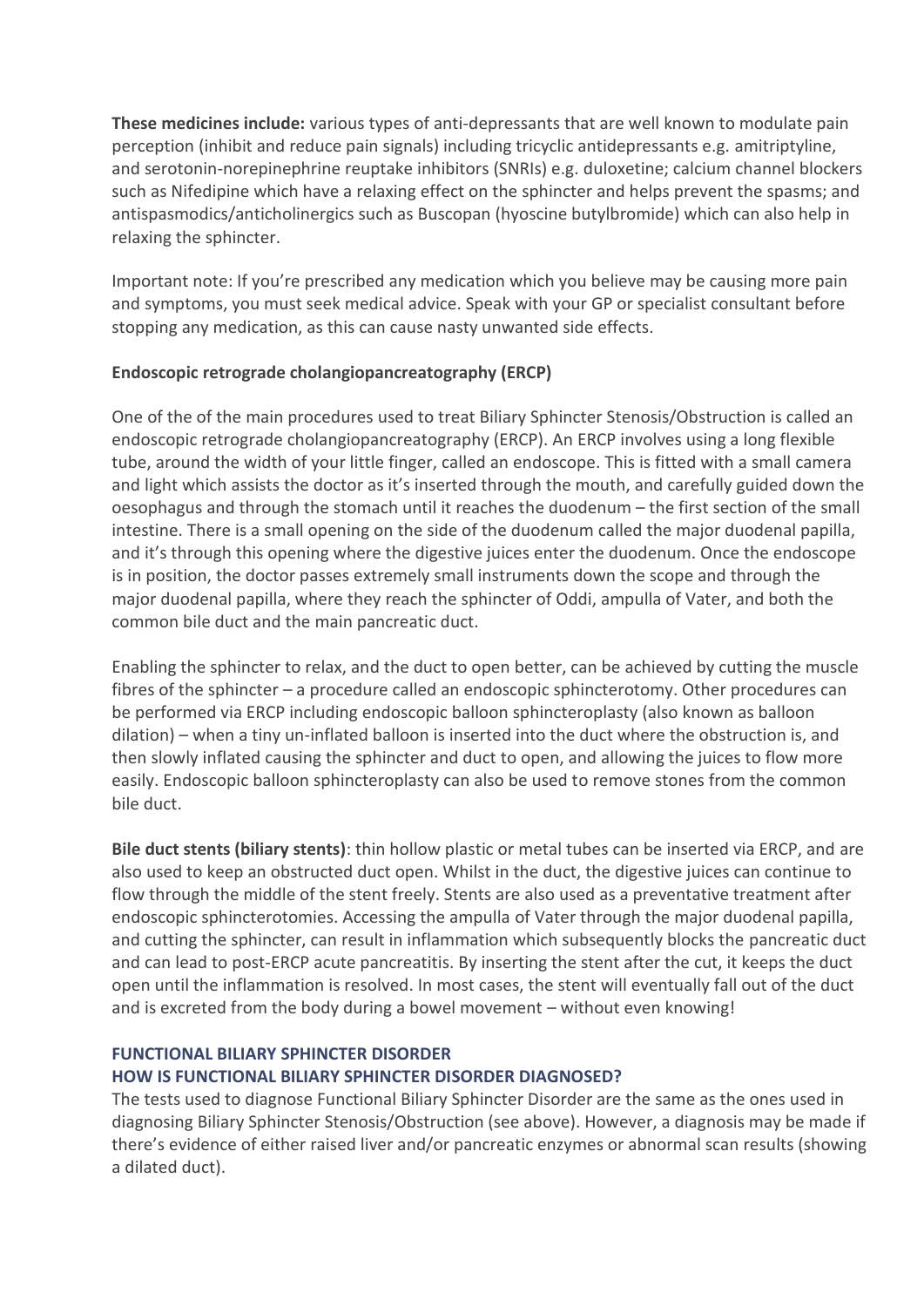### **HOW IS FUNCTIONAL BILIARY SPHINCTER DISORDER TREATED?**

The main treatment of Functional Biliary Sphincter Disorder can include:

- **Dietary changes:** Dietary Changes: Although dietary triggers can vary greatly from person to person, some dietary changes may be very beneficial. Keeping a food diary can also be very helpful. Of course, maintaining a healthy balanced diet is paramount, so a referral to a specialist dietician is often advised.
- **Pain relief:** Pain Relief: Pain is the most common symptom of all Biliary Sphincter Disorders, and in many cases the hardest symptom to manage. Traditional drugs used to treat pain ranging from over-the-counter pain relief to much stronger prescription drugs - aren't always effective and in some cases can make the sphincter pain worse, for example, morphine-based opioids. Although there may be times when these strong drugs may be needed, they also come with their own adverse side effects, including nausea, constipation, increased pain, and long-term dependency.

As mentioned above, other drugs are successfully used in helping manage the pain, including various types of anti-depressants, calcium channel blockers, and antispasmodics/anticholinergics.

- **Cognitive behavioural therapy (CBT):** Activities to improve cognitive function may also be beneficial in helping to manage – and learn to live with – pain, such as cognitive behavioural therapy (CBT) and meditation techniques including mindfulness. A lot of people won't see how these could help with their debilitating pain, and consequently think that they're not being listened to. THAT IS NOT THE CASE. This therapy can be extremely beneficial, especially when used together with the other treatments.
- **Pain clinic:** Your GP or hospital consultant may refer you to a pain clinic. These clinics are made up of teams who are experts in the field of pain, and include specialist doctors (often anaesthetists), clinical nurse practitioners, psychologists, occupational therapists and physiotherapists.
- **Anti-sickness medication.** Anti-sickness medication: Nausea and/or vomiting can also have an impact on a person's day-to-day general activities, and to help with this there are various anti-sickness drugs (antiemetics).
- **Watch and Wait:** regular monitoring of the symptoms along with imaging of the bile duct to see if there are any changes. If the symptoms persist then the people with biliary sphincter disorder may be referred to a specialist clinic for further investigation
- **ERCP & Sphincterotomy:** ERCP Procedures: As already discussed, procedures carried out via ERCP aren't always performed for patients with Functional Biliary Sphincter Disorder due to the results of studies and the benefits versus the risks. Each patient is assessed individually and a decision will be made on their own clinical presentation.
- **Botox:** If an ERCP is advised, Botox could be the first treatment option. This involves injecting the sphincter with the neurotoxin Botulinum toxin (Botox) – the same toxin used in cosmetic and other medical treatments – which inhibits the sphincter from contracting and closing the duct tightly.

### **FUNCTIONAL BILIARY SPHINCTER PAIN HOW IS FUNCTIONAL BILIARY SPHINCTER PAIN DIAGNOSED?**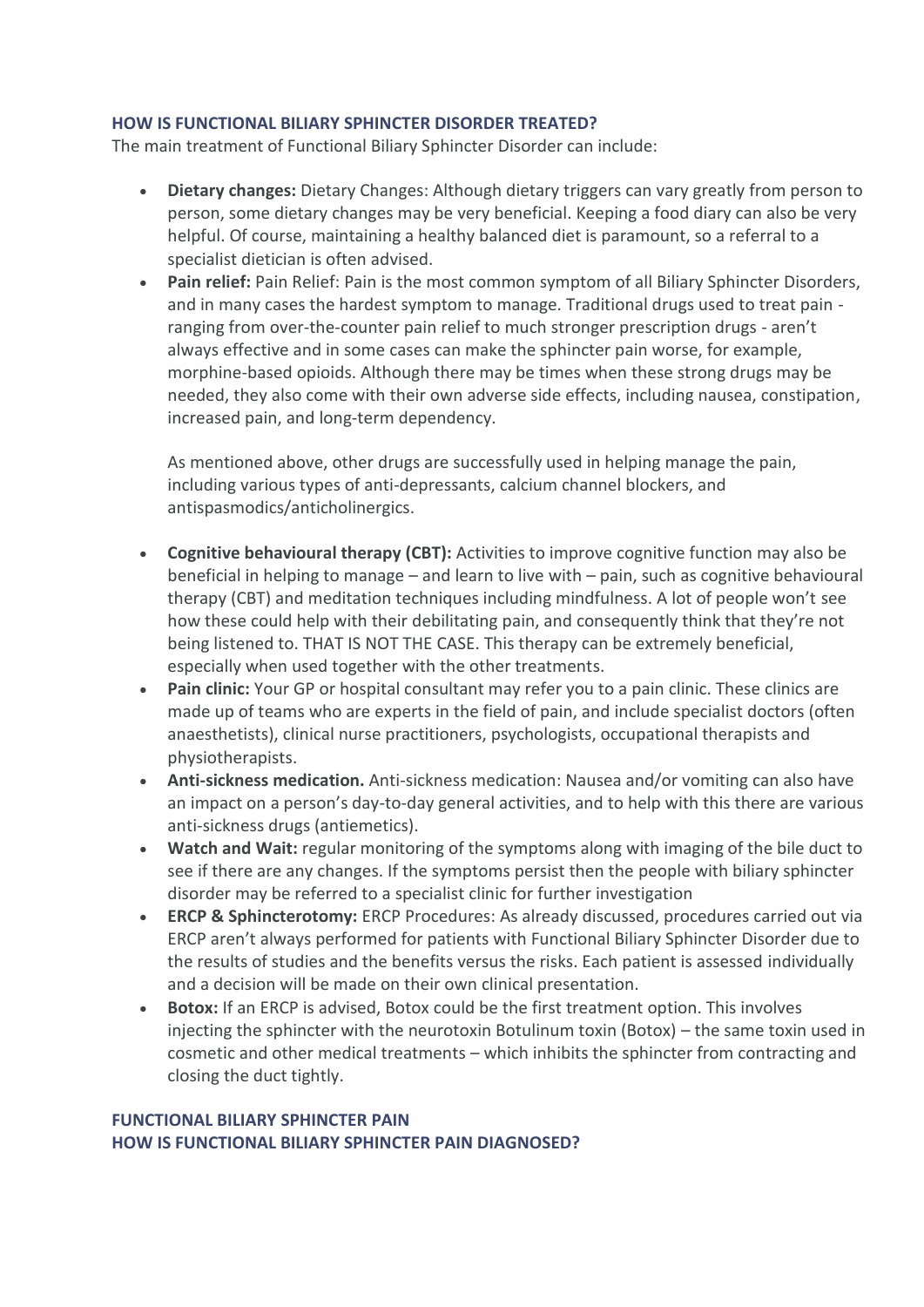We know that Biliary Sphincter Disorders are most prevalent in people – predominantly females – who have had their gallbladders removed (cholecystectomy). If pain and symptoms continue after surgery the possibility of a Biliary Sphincter Disorder should be investigated. Tests will also be used to rule out more serious conditions.

If blood tests, including checking for raised liver and/or pancreatic enzymes are normal, and scan results show no abnormalities of the common bile duct and/or main pancreatic duct, a diagnosis of Functional Biliary Sphincter Pain may be made.

### **HOW IS FUNCTIONAL BILIARY SPHINCTER PAIN TREATED?**

As with functional biliary sphincter disorder, functional biliary sphincter pain is treated on a symptom-by-symptom basis. However, unlike functional biliary sphincter disorder, ERCP is not considered for diagnosis or treatment, as it does not help improve the symptoms. In this situation medications such as neuromodulators may be considered, Amitriptyline, and serotoninnorepinephrine reuptake inhibitors (SNRIs) e.g. Duloxetine may be triedor you may be referred to specialist pain or psychotherapy services.

### **SUPPORT**

#### **WHAT CAN BE THE IMPACT OF BILIARY SPHINCTER DISORDERS?**

Functional Biliary Disorder can impact a person in many ways including its overall impact on general well-being due to the symptoms, which can be long term and frequent. It is recognised that ongoing symptoms with no clear cause can cause major upset, and feelings of hopelessness amongst many people with biliary sphincter disorders. If any of these feelings are experienced, it is important to let the doctor know so that appropriate support can be organised.

#### **DO BILIARY SPHINCTER DISORDERS NEED TO BE MONITORED AND, IF SO, HOW?**

**BILIARY SPHINCTER STENOSIS/OBSTRUCTION:** if dilation or sphincterotomy have been carried out, then usually one follow up appointment with the specialist who carried out the procedure should be sufficient to establish whether it has been a success. Recurrent symptoms can occur if there is scarring of the incision made during endoscopic sphincterotomy or surgical sphincteroplasty. If pain is still present, then another diagnosis should be considered.

#### **FUNCTIONAL BILIARY SPHINCTER DISORDER AND FUNCTIONAL BILIARY SPHINCTER PAIN**

If the symptoms of Functional Biliary Disorder are well controlled, then regular follow-up with a doctor is not necessarily required. However, in many cases the symptoms can come and go, in which case regular follow-up would be useful to ensure that new treatments for symptom control can be considered.

### **WHAT TO ASK YOUR DOCTOR WHEN YOU SEE THEM? FUNCTIONAL BILIARY SPHINCTER DISORDER:** If I need an ERCP can I be referred to a specialist unit?

#### **FUNCTIONAL BILIARY SPHINCTER PAIN:**

• May I be referred to a dietitian to see if there are any changes to my diet that may help with my symptoms?